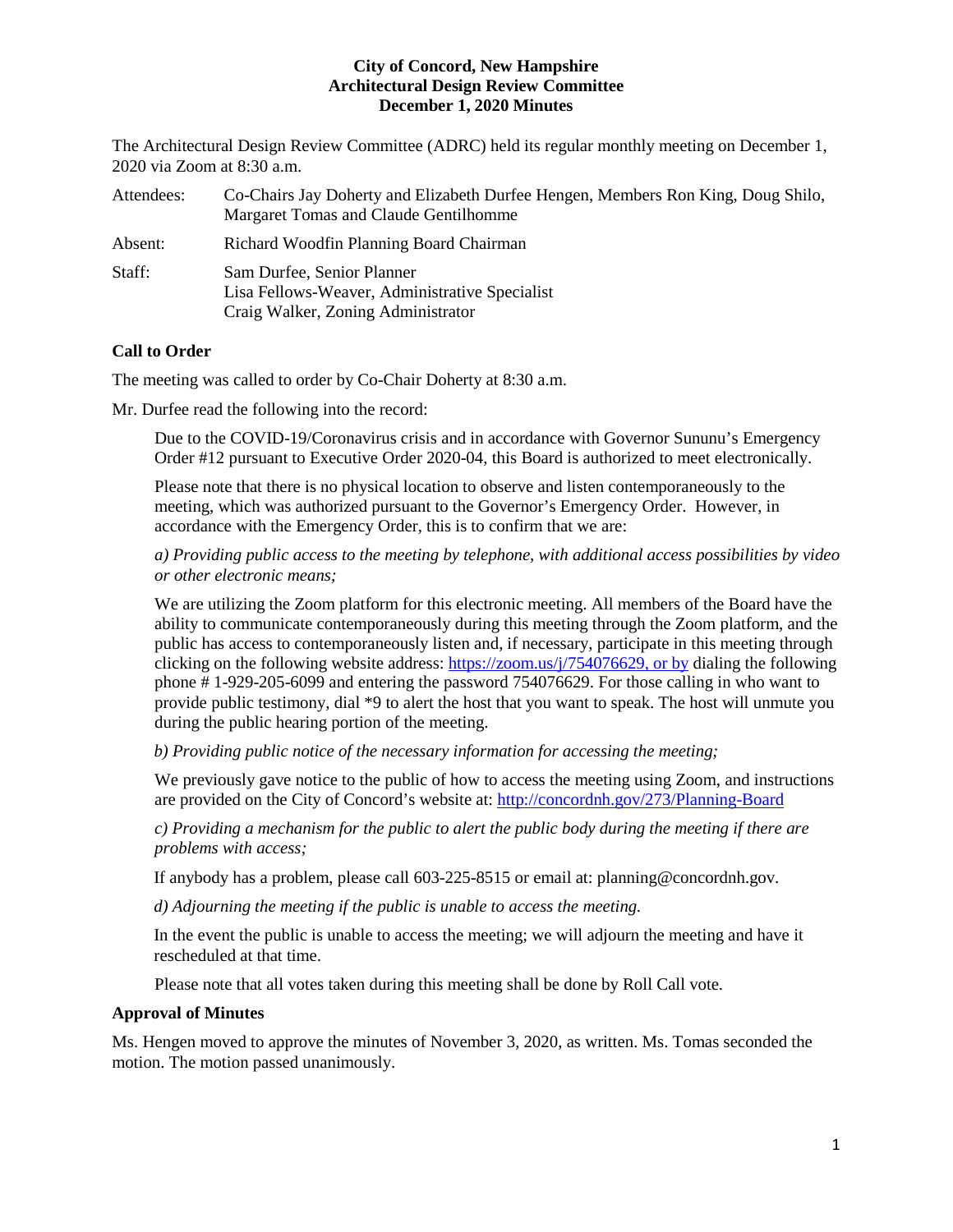# *Sign Applications*

1. Sienna Investment on behalf of T-Mobil requests ADR approval for the installation of two new internally illuminated wall signs and the replacement of a panel on an internally freestanding sign at 273 Loudon Road in the Gateway Performance (GWP) District.

Max Tejada of the Sign Gallery represented the application.

Mr. Tejada explained that the applicant is looking to install channel letters on a race way backerboard on the building and channel letters on the back of the building facing the side street. There is an awning proposed with no lettering. Two new faces are being added to the existing pylon sign.

A discussion was held regarding lining up the signs with neighboring tenants.

Mr. Gentilhomme made a motion, seconded by Mr. King, to recommend approval of the proposed signs, as submitted.

The motion passed unanimously with a roll call vote as follows:

Ms. Hengen – in favor Mr. Doherty – in favor Mr. King – in favor Ms. Tomas – in favor Mr. Shilo – in favor Mr. Gentilhomme – in favor

2. Lilise Designer Resale requests ADR approval for the installation of a non-illuminated wall sign and a new non-illuminated blade sign at 7 North Main Street in the Central Business Performance (CBP) District.

Josh Messinger of Advantage Signs represented the application.

Mr. Walker stated that the total square footage, as presented, is 20 sf. where a maximum of 16 sf. of signage is permitted. He suggested removing the oval around the sign.

Mr. Messinger stated that the proposed signs are aluminum panels with acrylic mounted letters. He stated that he would make the building sign smaller, could eliminate the rectangular border, however, would like to leave the oval as that is the owners design. He added that he thought with the border around the sign, it makes it easier to read.

Ms. Hengen suggested to reducing the rectangle on the building sign and asked if the applicant would consider reversing the white background and black lettering to be the same as the hanging sign. Mr. Messinger replied that a neighboring business has a similar color scheme. Ms. Hengen suggested that the Committee request an applicant to show neighboring signs. Mr. Walker stated that a work session could be scheduled to address the application and what the Committee would like to see.

Mr. King made a motion, seconded by Ms. Tomas, to recommend approval of the proposed signs, as submitted.

Mr. Shilo stated that the window graphic is very appealing. Mr. Doherty agreed and asked if there were any discussions of using other shapes. Discussions continued regarding the proportions and alternative design options.

The motion and second were withdrawn.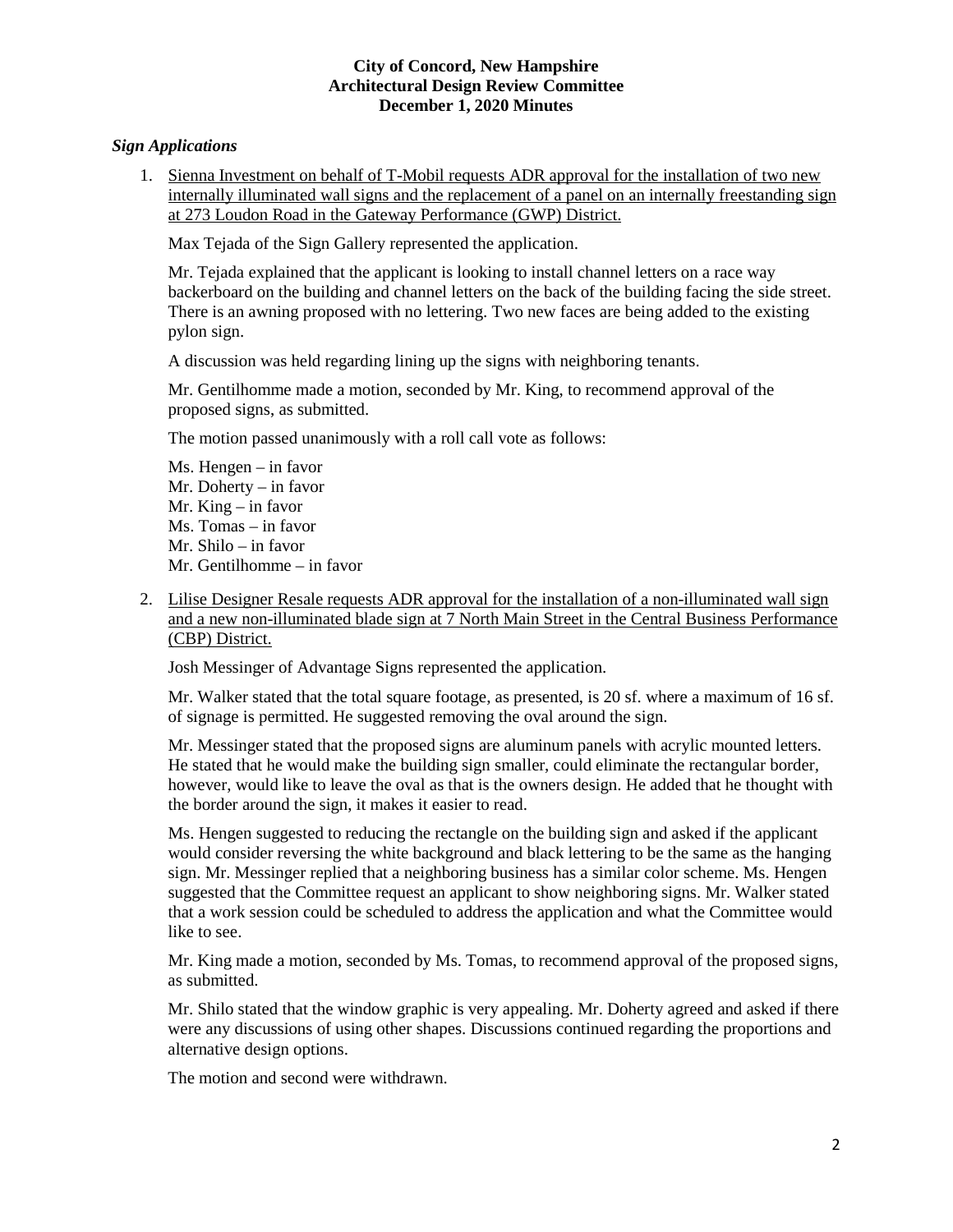Mr. Doherty made a motion, seconded by Mr. King, to recommend revising the signs and resubmit the application with a change in design that meets that required square footage and to look at alternative shapes that are more complimentary to the logo; and to send to Planning Staff for review prior to moving forward to the Planning Board meeting for public hearing.

The motion passed unanimously with a roll call vote as follows:

Ms. Hengen – in favor Mr. Doherty – in favor Mr. King – in favor Ms. Tomas – in favor Mr. Shilo – in favor Mr. Gentilhomme – in favor

3. Fred Potter on behalf of Legacy Wise requests ADR approval for the installation of a new externally illuminated monument sign at 135 North State Street in the Neighborhood Residential (RN) District.

Ms. Hengen recused herself from this application discussion.

Josh Messinger of Advantage Signs represented the application.

Mr. Walker noted that the hanging sign shown is deemed to be a location sign and is excluded from permits and is not a part of the application.

Mr. Messinger stated that the proposal is for a monument sign on the property to serve as a directory sign and building marker. They feel that the sign fits well within the aesthetics of the neighborhood. The directory sign materials will be aluminum framed with raised acrylic letters; granite posts will also be used.

As far as lighting, the lamp post has the option to be lit; however, neither sign will have lighting. Mr. Walker referenced the application for the tenant sign, which specified external illumination; if that is not the case then it should be removed from the permit. Mr. Messinger requested that the permit be changed then to state that the signs are non-illuminated.

Mr. King made a motion, seconded by Ms. Tomas, to recommend approval of the proposed signs, as submitted.

Ms. Tomas stated that the font style chosen for the numbers is different in the two signs. Discussion ensued regarding suggestions of alternative fonts and the placement of the numbers. Additional discussion was held regarding removing the capitol from the monument sign. Members felt that it did not fit and the numbers were not as visible as should be. Mr. Messinger stated that he would bring the comments and suggestions back to the property owner.

The motion and second were withdrawn.

Mr. King made a motion, seconded by Ms. Tomas, to recommend the design be revised to remove the capitol building image; revise the numbers to match on both signs; and send to Planning Staff for review prior to moving forward to the Planning Board meeting for public hearing.

The motion passed unanimously with a roll call vote as follows:

Ms. Hengen – in favor Mr. Doherty – in favor Mr. King – in favor Ms. Tomas – in favor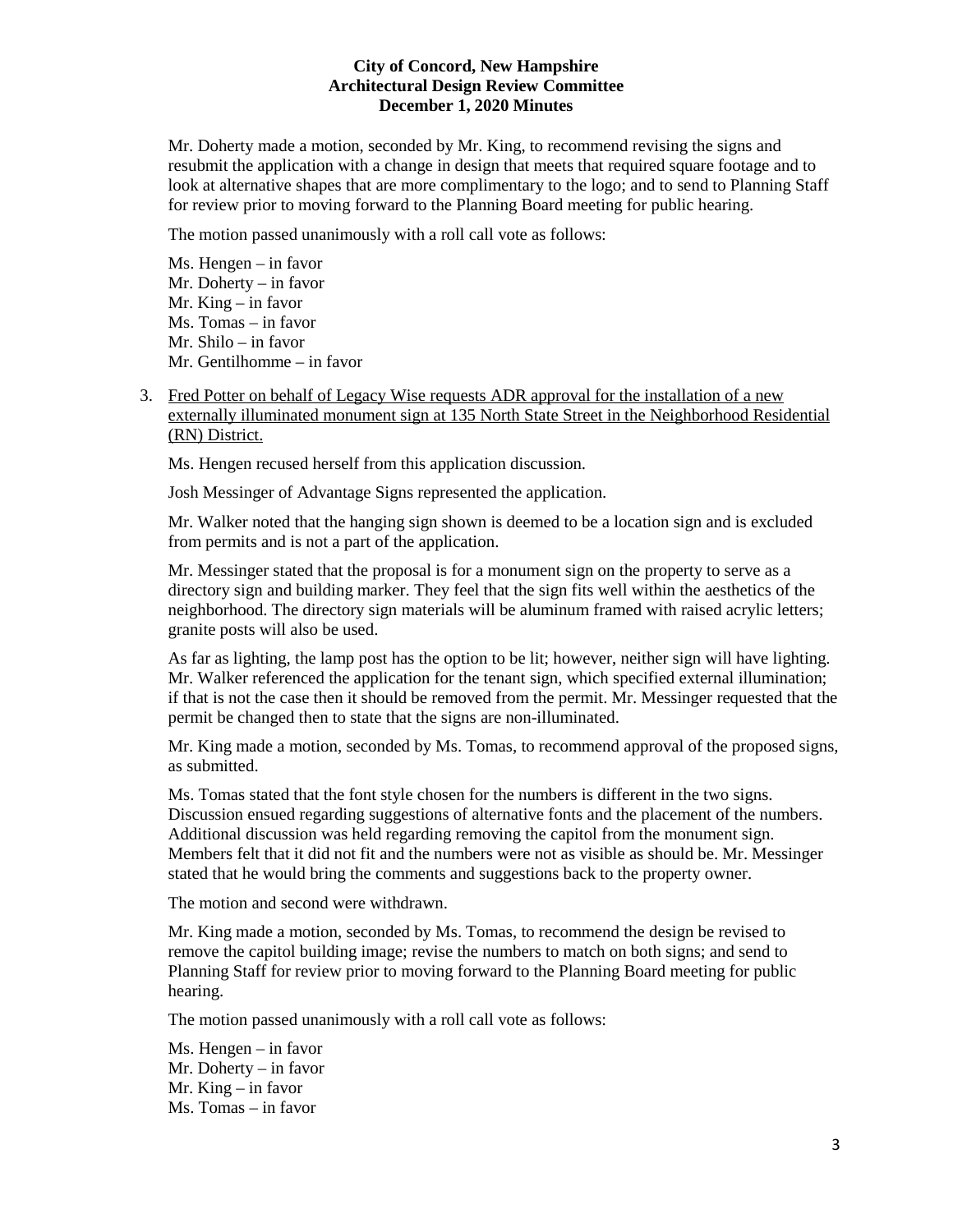Mr. Shilo – in favor Mr. Gentilhomme – in favor

4. LensCrafters requests ADR approval for the replacement of an internally illuminated panel on a freestanding sign at 240 Loudon Road in the Gateway Performance (GWP) District.

Tracy Becker of Sign Pro represented the application.

Ms. Becker stated that this a replacement of the existing panel and will be internally illuminated.

Mr. King made a motion, seconded by Ms. Hengen, to recommend approval of the proposed signs, as submitted.

The motion passed unanimously with a roll call vote as follows:

Ms. Hengen – in favor Mr. Doherty – in favor Mr. King – in favor Ms. Tomas – in favor Mr. Shilo – in favor Mr. Gentilhomme – in favor

5. Crestwood requests ADR approval for the replacement of an externally illuminated freestanding sign at 14 Crestwood Drive in the High-Density Residential (RH) District.

No one was present to represent the application.

A discussion was held regarding the lighting. It was determined that the existing external lighting is being replaced with ground lighting. Mr. King stated that the posts are also being replaced.

Mr. King made a motion, second by Ms. Tomas, to recommend approval as submitted.

The motion passed unanimously with a roll call vote as follows:

Ms. Hengen – in favor Mr. Doherty – in favor Mr. King – in favor Ms. Tomas – in favor Mr. Shilo – in favor Mr. Gentilhomme – in favor

#### *Major Site Plan/Subdivision Applications*

1. TF Moran, on behalf of Bradley Whitney, Jennifer Habel, & Interchange Development, requests ADR approval for a 3 phased development consisting of a grocery store, liquor store, medical offices, financial services, retail stores, restaurants, and industrial uses, for property off of Whitney Road in the Gateway Performance (GWP) District.

Representing this application was David & Laurie Rauseo, Jason Hill from TFMoran, and Eric Brown, architect from Prellwitz Chilinski Associates (PCA).

Ms. Tomas recused herself from this application.

Mr. Hill stated that they are looking for the Committee to give an approval for the overall site plan and for Phase 1 which consists of the Market Basket and the NH Liquor and Wine Outlet site plan and elevations. Based on comments from the August meeting, changes have been made to the network connections for both the driveways and parking areas within the development as members had commented that pedestrian connectivity and circulation are important elements of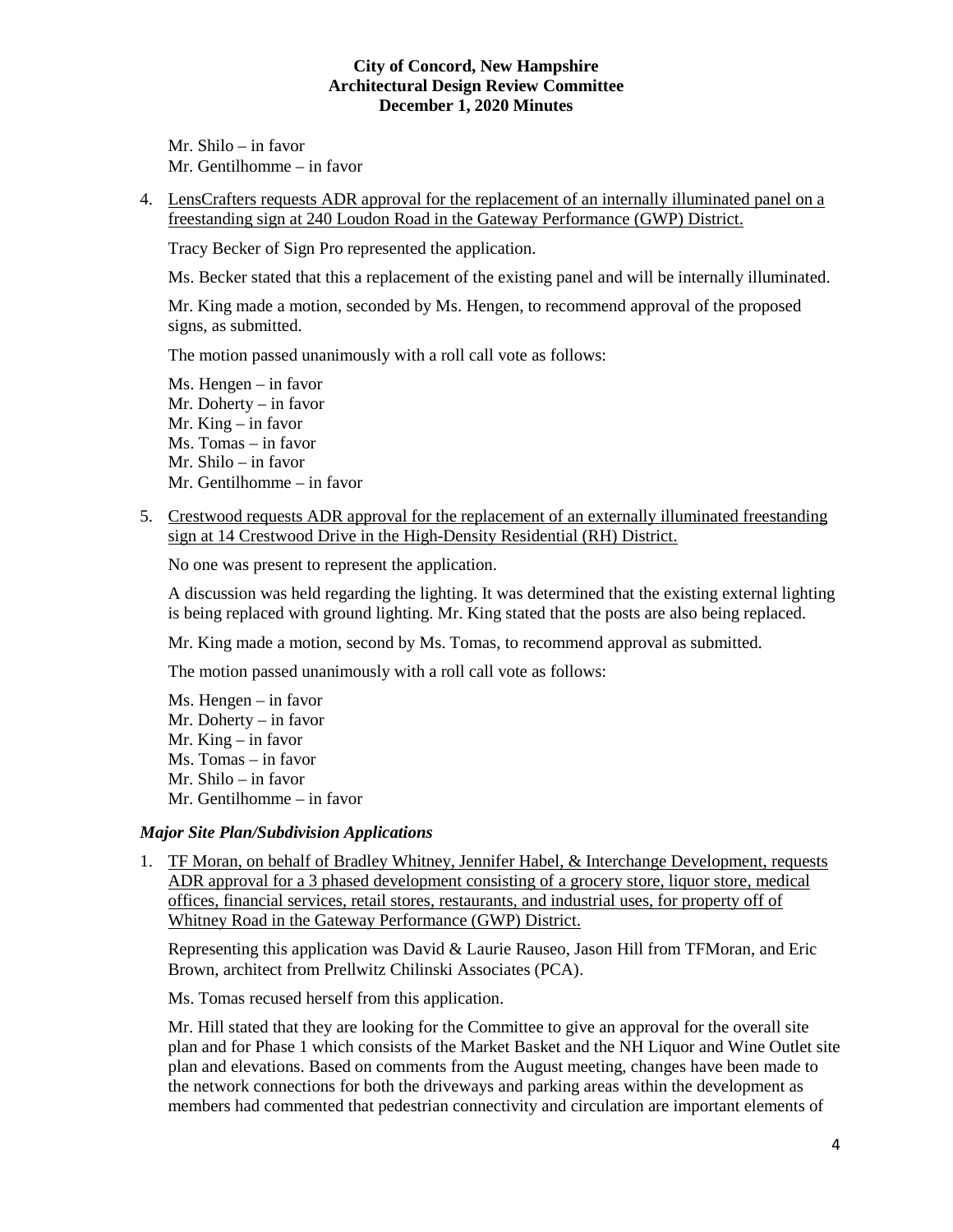the site design. He explained the traffic patterns and truck routes. He also noted the focal points around the site, including an approximately 20 ft high berm to screen the Wheelabrator facility to the south. He added that within the second phase of the development there will be additional open space opportunities. They will return to the Committee as additional businesses are proposed for the development.

Mr. Brown stated that there are no changes to the Market Basket building since the last meeting. He highlighted changes to the liquor store noting that the roof dormers have been removed as solar panels are proposed. Pictures of building materials and color patterns were shown. A "driveby" rendering was provided as members had previously requested the applicant provide this to show how the buildings will be seen from the highway and Route 4 in future submissions.

A discussion was held regarding the signage of the liquor store; the signage will be reviewed under a future submission. Mr. Brown stated that the design is typical of the State's liquor stores. Mr. Doherty commented that the liquor store design is not quite fitting yet he understands that it is their prototype. Mr. Brown replied that the brand that has been successful; people know the brand and know the business. Discussion ensued relative to recognition that branding provides.

Additional discussion was held regarding the berm. Mr. Hill stated that the berm will be, at a maximum, 25 feet. He stated that it is the intent of the applicant to include the berm along the outside of the driveway; the height of the berm will not be affected. Ms. Fenstermacher stated that the berm is not shown on any of the plans submitted, and she is concerned how it impacts the grading and drainage shown on the plans to be approved. Laurie Rauseo explained the berm was already constructed in the summer, has been loamed and seeded with 20 large spruce trees on the top. She noted that the berm has reduced the sound. Members thought the berm was a good solution. Ms. Fenstermacher requested revised plans be submitted showing the location of the berm and how it impacts grading and drainage. She stated that the plans currently before the Committee for approval do not include the berm, and wanted to make sure they understood what was being approved.

Ms. Rauseo also spoke to the additional sidewalks that have been added throughout the development. Further discussion was held regarding the sidewalk network. Mr. Shilo commented on the sidewalks and how they line up with crosswalks differently at each driveway intersection. He stated that the sidewalks should go straight across to the crosswalks, unless there is a safety issue, to be consistent throughout the development and make the main pedestrian flow less circuitous. Mr. Hill replied that he will look into this further.

Ms. Rauseo noted that the telecommunication tower has been relocated to the industrial zone instead of behind the supermarket. The actual location is still being looked into but for now it is proposed to be on the west side.

Mr. Shilo made a motion, second by Ms. Hengen, to recommend approval as submitted with the suggestion to make the crosswalk condition more consistent along the main pedestrian flow paths and that all building signage will be reviewed by the Committee under separate package.

Mr. King asked how the berm review will be handled and whether a condition should be added if engineering design for the road required the berm to be changed. Mr. Shilo stated that if the berm construction needs to be changed then the applicant should return to the committee for additional comments.

Mr. Shilo amended the motion to include that for any adjustment required to the berm based on the road design or grading changes, the applicant would need to return to ADR for further review. Ms. Hengen seconded the amendment.